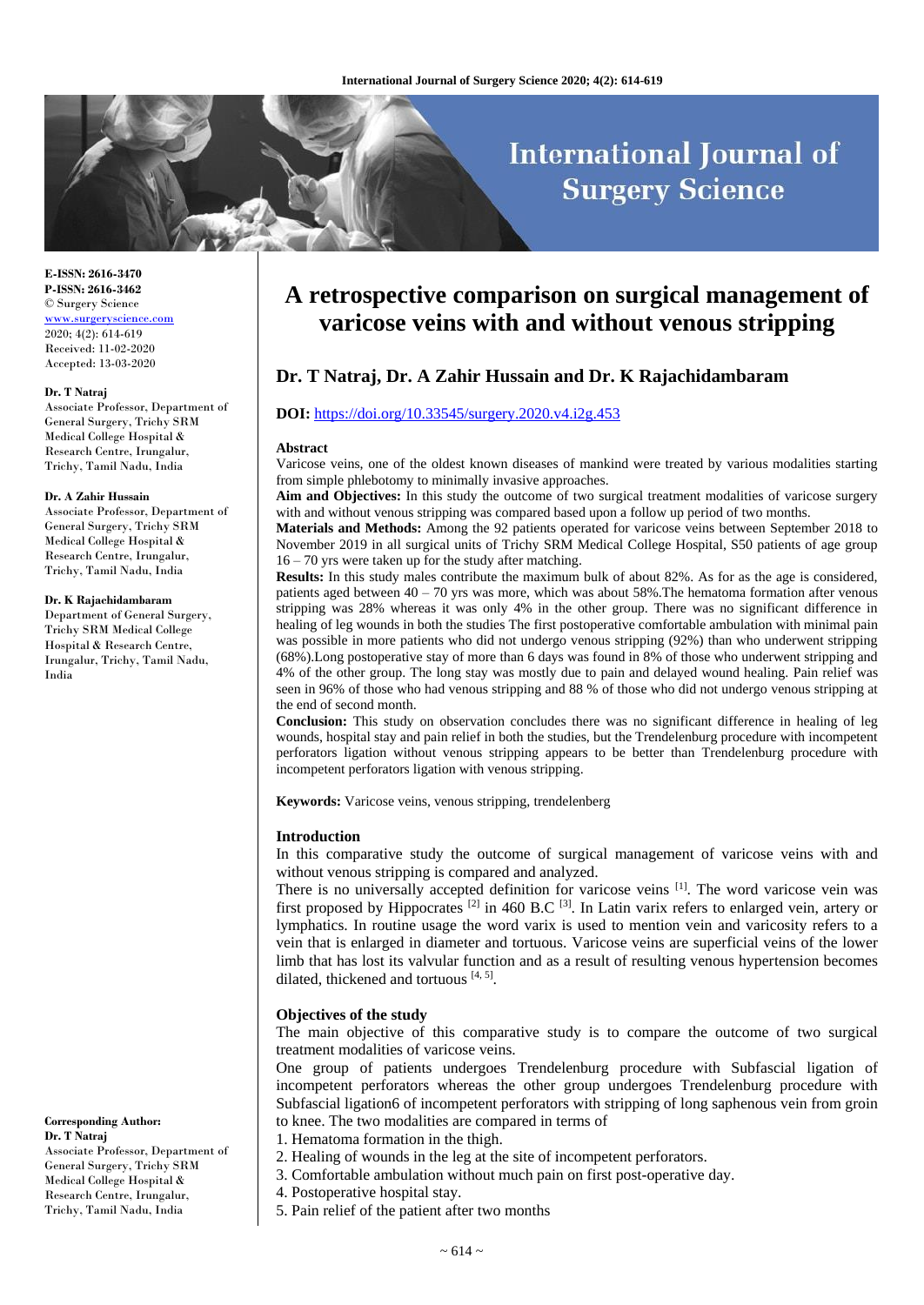# **Materials and Methods**

During the period of September 2018 to November 2019, 92 cases of varicose veins were operated in all surgical units in Trichy SRM Medical College Hospital, Irungalur Trichy. For this study 50 cases in the age group of 16 to 70 were taken.

**Study design:** Retrospective Comparative study.

#### **Inclusion criteria**

- 1. Varicose vein with sapheno femoral valve incompetence and perforator's incompetence.
- 2. Age between 16 and 70. Exclusion Criteria
- 1. Age extremes <16 and >70.
- 2. Patients with deep vein thrombosis.
- 3. With associated short saphenous vein varicosity.
- 4. With venous ulcer or other skin changes<br>5. Recurrent varicosity.
- Recurrent varicosity.

For all the patients, detailed history, clinical examination, basic blood investigations, chest x-ray, ECG, venous Doppler11,12 of the affected limb were taken.

The selected cases were matched for sex, age so as to avoid bias.

**Table 1:** Age and sex matching

| S. No | <b>Matched Items</b> | <b>With Venous</b><br><b>Stripping</b> | <b>Without Venous</b><br><b>Stripping</b> |
|-------|----------------------|----------------------------------------|-------------------------------------------|
|       | Male                 |                                        |                                           |
|       | Female               |                                        |                                           |
|       | $16-40$ Yrs          |                                        |                                           |
|       | $41 - 70$ Yrs        |                                        |                                           |

After explaining the procedure and getting informed consent from the patients, they were subjected to one of the two types of surgical treatment modality.

#### **Group I**

In one group 25 patients underwent Trendelenburg procedure by making a transverse incision of length 3cm just below the groin crease extending from femoral artery pulsation site towards medially. The incompetent perforators in the thigh and leg are ligated and divided subfascially by making small transverse incision across the path of the vein at the site of incompetent perforators marked preoperatively. Then the long saphenous vein is stripped from groin to just below the knee by passing stripper into the vein.

#### **Group II**

In the other group 25 patients underwent Trendelenburg procedure is done by making a transverse incision of length 3cm just below the groin crease extending from the site femoral artery pulsation medially. The incompetent perforators in the leg are ligated and divided subfascially by making small transverse incision across the path of the vein at the site of incompetent perforators marked preoperatively. In both groups the wounds closed with good hemostasis, limb elevated and elastocrepe bandage applied. All the patients were followed in the postoperative period and for a period of next two months.

The details of all the patients and their investigations, procedure

undergone, follow up were recorded in separate proforma for individual patients.

# **Observations of the study**

The following observations were recorded by follow up of the patients for a period of two months. The factors that are taken for comparison are

# **1. Hematoma formation in the thigh**

All the patients were examined daily in the postoperative period to look for hematoma formation in the thigh.

### **2. Healing of wounds in the leg at the site of incompetent perforators**

The time taken for the wound in the leg made for approaching the incompetent perforators was noted down. If the wound takes more than 6 days to heal it was considered as delayed and were recorded.

#### **3. Comfortable ambulation without much pain on first postoperative day**

On the first postoperative day, all the patients were encouraged to walk for some time with elastic stockings. The patients who were able to walk comfortably on first postoperative day with minimal pain were recorded.



#### **4. Postoperative hospital stay**

Usually the patients were discharged on third postoperative day. Those who were in the ward for more than 6 days because of pain, delayed wound healing were noted.

# **5. Pain relief of the patient after two months**

The pain in the affected limb of the patient was enquired and recorded as per visual analog scale preoperatively. All the patients were enquired after two months of the procedure about their pain relief and recorded as per visual analog scale. An improvement of more than five score was considered as good pain relief.

#### **Visual analog scale**

- $0 No$  pain
- $2 -$ Mild pain
- 4 Discomfort
- 6 Distressing pain
- 8 Intense pain
- 10 Excruciating pain.

The following table shows the magnitude of all the observed variables in both the procedure and the same is depicted in the bar chart below.

**Table 2:** Observed results

| S. No |                                            | <b>With Venous Stripping</b> |            | <b>Without Stripping</b> |            |
|-------|--------------------------------------------|------------------------------|------------|--------------------------|------------|
|       | <b>Factors Compared</b>                    | Number (Out Of 25)           | Percentage | Number (Out Of 25)       | Percentage |
|       | Hematoma                                   |                              | 28%        |                          | 4%         |
|       | Delayed Wound Healing                      |                              | 4%         |                          | 4%         |
|       | Comfortable Ambulation On First Postop Day |                              | 68%        | 23                       | 92%        |
|       | Long Hospital Stay                         |                              | 8%         |                          | 4%         |
|       | Pain Relief                                |                              | 96%        |                          | 88%        |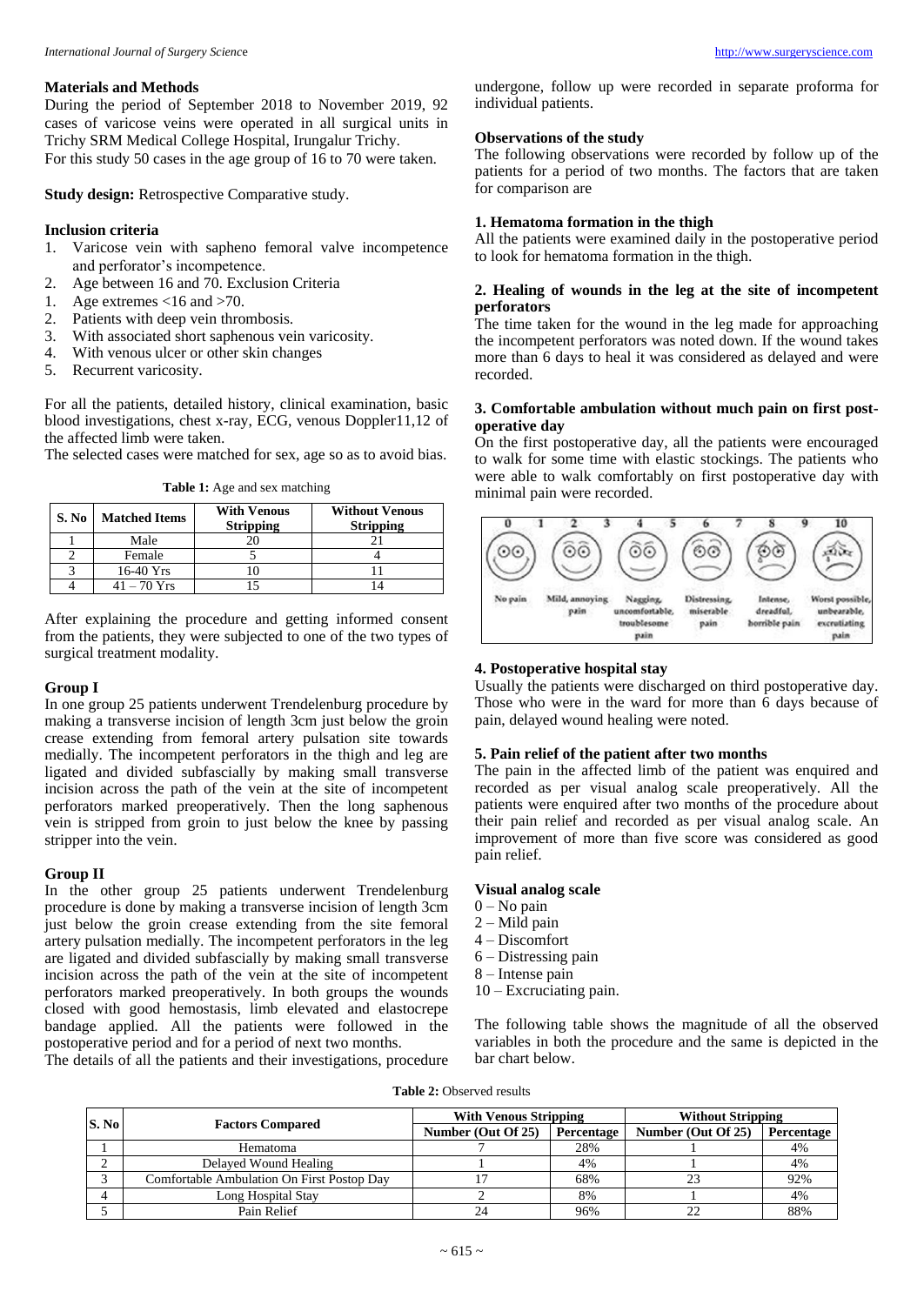

**Fig 1:** Bar chart: Observed variables

#### **Discussion**

The two studies were compared statistically to find out whether there is significant difference between the outcomes of two surgical procedures.

The null hypothesis was assumed: That is to begin with it was assumed that there is no significant difference between the two procedures.

By using chi – square test all individual variables were checked for significance.

Since we use 2x2 table, the degree of freedom is 1.If the chisquare value is  $>3.84$ , the P value is  $< 0.05$  the difference is significant.

### **1. Hematoma formation in the thigh:** Observed frequency (O)

**Table 3:** Observed frequency of hematoma7 formation



Fig 2: Bar chart: Observed frequency of hematoma formation

Proportion of hematoma formation  $= 8/50 = 0.16$ Proportion of no hematoma  $= 42/50 = 0.84$ According to null hypothesis expected frequency (E) is,

**Table 4:** Expected frequency of hematoma formation

| Procedure                                                          | Hematoma in thigh   No hematoma   Total |  |
|--------------------------------------------------------------------|-----------------------------------------|--|
| With venous Stripping                                              | $(7+18)x0.16 = 4$ $(7+18)x0.84 = 21$ 25 |  |
| Without venous Stripping $(1+24)x0.16 = 4$ $ (1+24)x0.84 = 21 $ 25 |                                         |  |

Chi square  $= 5.34$  which is more than 3.84. The P value is less than 0.05.Hence it is significant. So the null hypothesis is not true and there is significant difference between the two procedures with respect to hematoma formation.

# **2. Healing of wounds in the leg at the site of incompetent perforators**

Observed frequency (O)

**Table 5:** Observed frequency of delayed wound healing

| Procedure      | Good wound | Delayed wound | <b>Total</b> |
|----------------|------------|---------------|--------------|
| With venous    |            |               |              |
| Without venous |            |               | $\cap$       |



**Fig 3:** Bar chart: Observed frequency of delayed wound healing

Bar chart: Observed frequency of delayed wound healing Since the observations are same in both studies, no need to apply chi-square test to check the null hypothesis.

# **3. Comfortable ambulation without much pain on first postoperative day**

Observed frequency (O)

**Table 6:** Observed frequency of comfortable ambulation

| <b>Procedure</b>         | Comfortable<br>Ambulation | Painful<br>Ambulation | Total |
|--------------------------|---------------------------|-----------------------|-------|
| With venous Stripping    |                           |                       |       |
| Without venous Stripping | 23                        |                       |       |



**Fig 4:** Bar chart: Observed frequency of comfortable ambulation

According to null hypothesis expected frequency (E) **Table 7:** Expected frequency of comfortable ambulation

| <b>Procedure</b>         | Comfortable<br>Ambulation | <b>Painful</b><br>Ambulation | <b>Total</b> |
|--------------------------|---------------------------|------------------------------|--------------|
| With venous Stripping    |                           |                              |              |
| Without venous Stripping |                           |                              |              |

Chi square value is 4.5 which is more than 3.84 and the P value is less than 0.05. Hence the null hypothesis is false. So there is significant difference between the two procedures.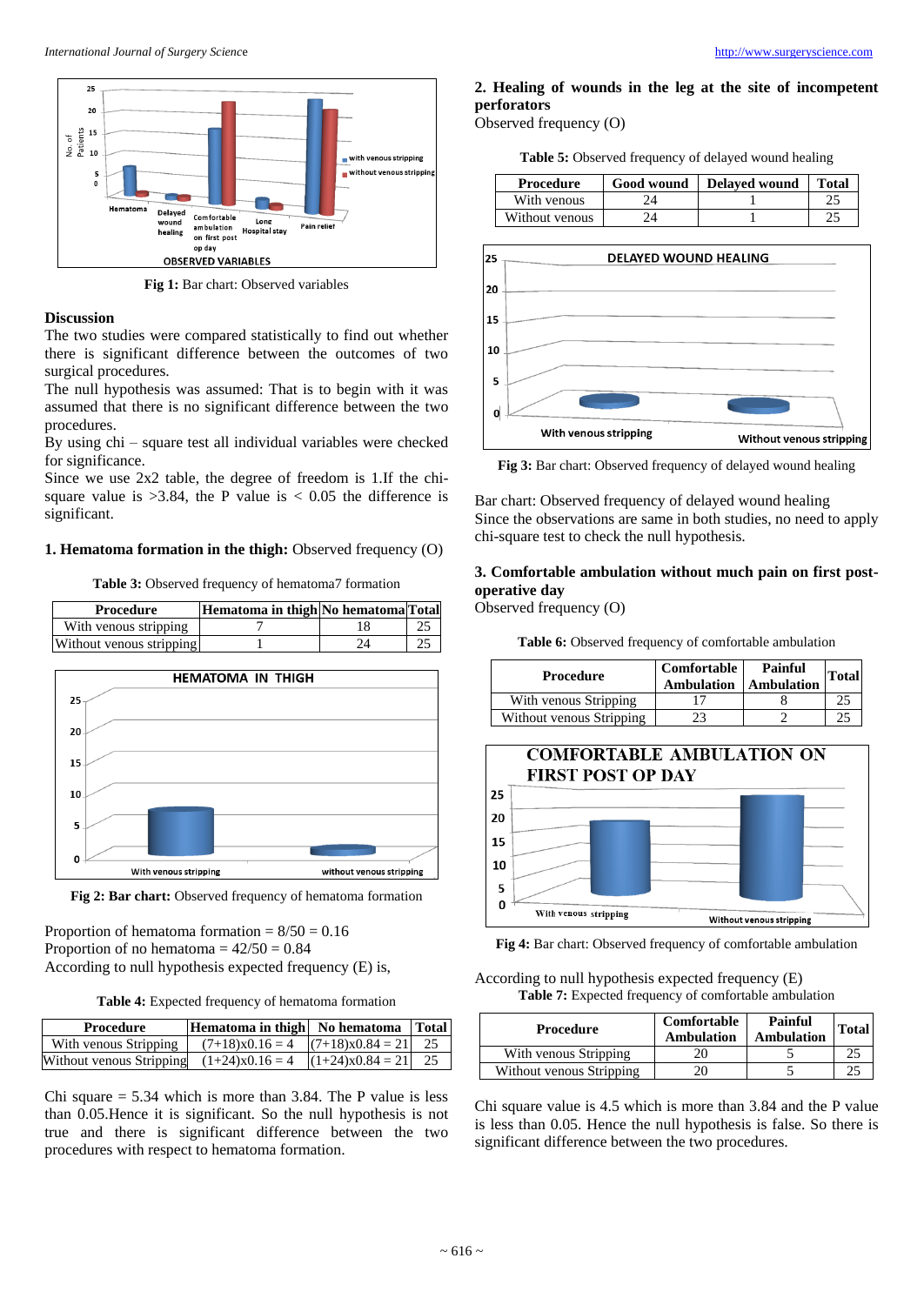#### **4. Long postoperative hospital stay: Observed frequency (O)**

**Table 8:** Observed frequency of long postoperative stay

| Procedure                | $<$ 6 davs | $>6$ days | <b>Total</b> |
|--------------------------|------------|-----------|--------------|
| With venous Stripping    | າາ         |           |              |
| Without venous Stripping | 2Δ         |           |              |



**Fig 5:** Bar chart: Observed frequency of long postoperative stay

**Table 9:** Expected frequency of long postoperative stay

| Procedure                | $<$ 6 days | $>6$ days | <b>Total</b> |
|--------------------------|------------|-----------|--------------|
| With venous stripping    | 23.5       |           |              |
| Without venous stripping | 23.5       | 1.5       |              |

Chi square value is 0.356 which is less than 3.84 and the P value is >0.05. So the null hypothesis is true and there is no significant difference between the two procedures.

#### **5. Pain relief after two months:** Observed frequency (O)

# **Table 10:** Observed frequency of pain relief

| Procedure                | <b>Relieved</b> | Not relieved | <b>Total</b> |
|--------------------------|-----------------|--------------|--------------|
| With venous Stripping    |                 |              |              |
| Without venous Stripping |                 |              |              |



**Fig 6:** Bar chart: Observed frequency of pain relief

**Table 11:** Expected frequency of pain relief

| Procedure                | Relieved   Not relieved   Total |  |
|--------------------------|---------------------------------|--|
| With venous Stripping    |                                 |  |
| Without venous Stripping |                                 |  |

The chi square value is 1.0434 which is less than 3.84 and the P value is >0.05. So the null hypothesis is proved and hence there is no significant difference between the two procedures. So, among the observed variables, only the hematoma formation and the comfortable ambulation on first postoperative day were significantly different between the two procedures.

#### **Discussion**

1. Male patients constitute 82%. Among the 50 patients in this study 20 males underwent venous stripping and 21 males underwent procedure without venous stripping. This is comparable to the study by M. G. Vashist, Jyotsna Sen, Pawanjit Rohilla: Management Of Saphenofemoral Junction (SFJ) Incompetence In Varicose Veins: Simple High Ligation Or Stripping - A Prospective Randomized Study. The Internet Journal of Surgery ISSN: 1528-8242 in which also the sex was predominantly male.



**Fig 7:** Bar chart: Sex incidence

2. This study includes age between 16 and 70. The lowest age in our study is 25 and the highest is 69. The age group of 16 to 40 constitute 42% whereas 40 to 70 age group contribute 58%. In this study 41-70 yrs constitute the majority whereas according to study by M. G. Vashist, Jyotsna Sen, Pawanjit Rohilla: Management Of Sapheno femoral Junction (SFJ) Incompetence In Varicose Veins: Simple High Ligation Or Stripping - A Prospective Randomized Study.The Internet Journal of Surgery ISSN: 1528-8242, the majority of the patients were of the age group 30 to40 yrs.



**Fig 8:** Pie chart: Age proportion

3. The left leg was more commonly involved than the right side. The left limb was involved in 66% and the right limb was involved in 33% of patients. The frequency of involvement of the left and the right limbs is shown in the pie chart.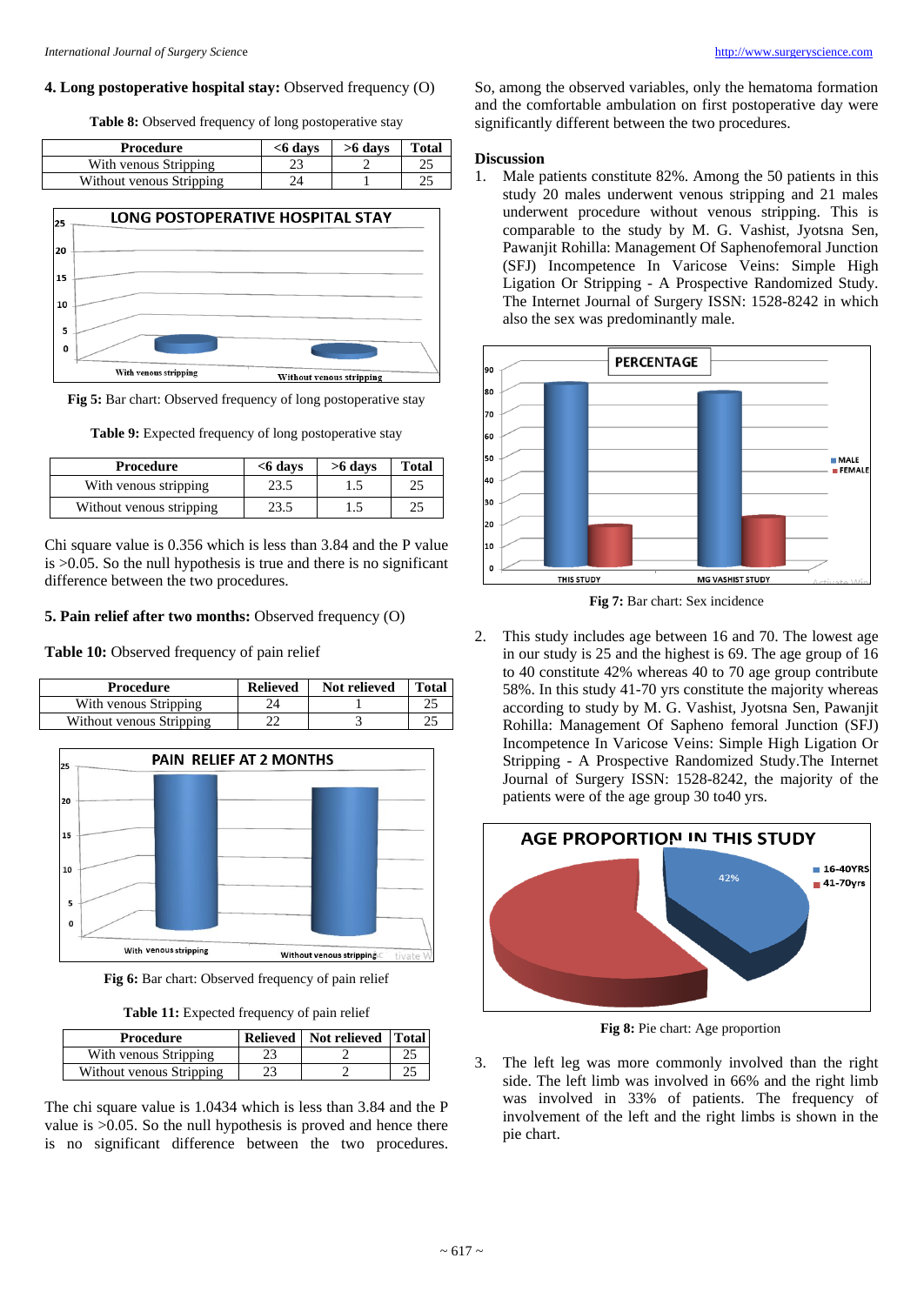**NISAR STUDY** 



THIS STUDY

5. In both the groups, the incompetent perforators in the leg were approached by making a transverse incision at the site marked preoperatively under Doppler guidance. These wounds were examined in the postoperative period. 4 % patients in each group had delayed wound healing9. This is comparable to the results of M H Kam, S G Tan: Results of long saphenous vein stripping. Singapore Med e J 2003 Vol 44(12):639-642 according to which the wound infection and delayed healing was seen in 5.8% of patients who underwent venous stripping.

**Table 13:** Comparison of delayed wound healing

| Variable                 | This study | <b>M H Kam study</b> |
|--------------------------|------------|----------------------|
| Delayed wound<br>Healing | 4 %        | 5.8%                 |



**LIMB INVOLVED IN THIS STUDY** 

 $I$  FFT

**Fig 9:** Pie chart: Limb involvement

4. The hematoma formation in the thigh was seen in 28% of patients who underwent venous stripping whereas it was seen in 4% who underwent Trendelenburg procedure alone without venous stripping. The hematoma formation with venous stripping in this study is comparable to results of Nisar A, Shabbir J, Tubassam MA, Shah AR, Khawaja N, Kavanagh EG, Grace PA, Burke PE: Local anaesthetic flush reduces postoperative pain8 and haematoma formation after great. Saphenous vein stripping- a randomised controlled trial.Eur J VascEndovasc Surg. 2006 Mar; 31(3):325-31. Epub 2005 Oct 19, according to which the percentage of hematoma formation was seen in 24% of patients. The increased incidence of hematoma formation in the thigh in patients who undergo stripping was due to tissue trauma that occurs during venous stripping.

|  |  | <b>Table 12:</b> Comparison of hematoma formation |  |
|--|--|---------------------------------------------------|--|
|--|--|---------------------------------------------------|--|

| <b>Variable</b> | This study      | Nisar study |
|-----------------|-----------------|-------------|
| Hematoma        | 90 <sub>6</sub> | 4%          |

**HEMATOMA FORMATION** 

009 90% s o se 70% 60% sne. 40% 30%

20%

10%

0%



**Fig 11:** Bar chart: Comparison of delayed wound healing

- 6. When the patients were encouraged to walk on first post operative day, 68% of those who underwent stripping and 92%from those who underwent ligation alone had comfortable ambulation. It was found that in case of venous stripping, the tissue trauma, hematoma formation bruising and the pain was more.
- 7. Long stay of more than 6 days was found 8% of those who underwent venous stripping and 4% of those who had Trendelenburg procedure without venous stripping. It was due to pain and delay in wound healing. Subsequently all patients recovered well without much morbidity.
- 8. At the second month follow up, the symptom relief was there in 96% of patients with venous stripping and 88% of those who didn"t undergo venous stripping. This result is comparable to the results of Christenson JT, Gueddi S, Gemayel G, Bounameaux H: Prospective randomized trial comparing endovenous laser ablation8 and surgery for treatment of primary great saphenous varicose veins with a 2-year follow-up.J Vasc Surg. 2010 Nov; 52(5):1234-41 in which the patients who underwent stripping 98% had pain relief.

|  | Table 14: Comparison of pain relief |  |  |
|--|-------------------------------------|--|--|
|  |                                     |  |  |

| <b>Variable</b> | This study | <b>Christenson study</b> |
|-----------------|------------|--------------------------|
| Pain relief     |            | 98                       |

The pain relief during the follow up period in two studies is shown in the following bar graph.



**Fig 12:** Bar chart: Comparison of pain relief

#### **Conclusion**

In this comparative study which was done in 50 patients, the observations of short term variables show that the venous stripping has increased incidence of hematoma formation and the ambulation of patients on first post operative day was very painful. With reference to wound healing, hospital stay and pain relief there is no significant difference between the two